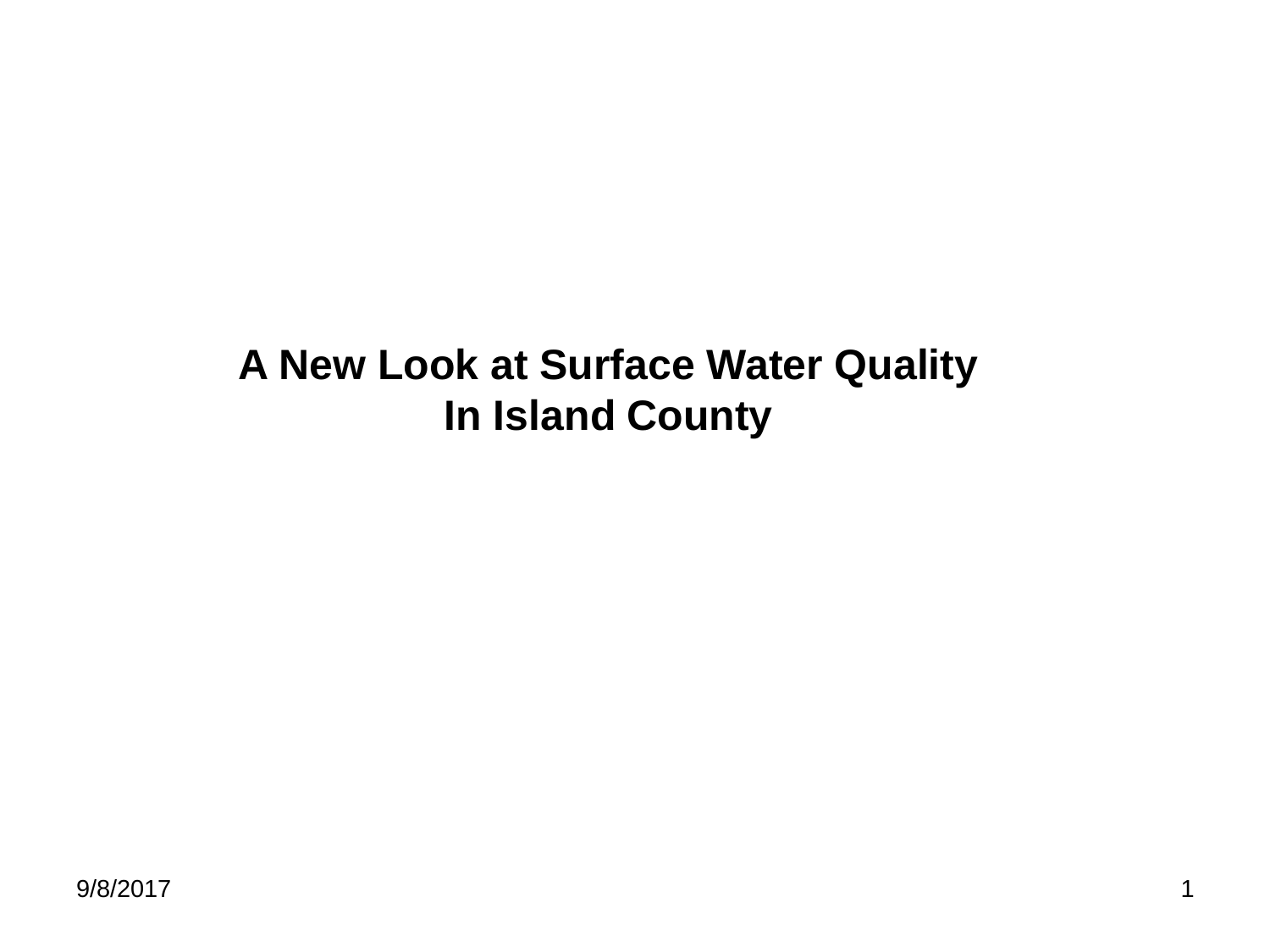## **Background**

- **Island County monitored and reported water quality for three Land Types - Agriculture, Developed, and Natural – over five years (2007-2011)**
- **Monitoring measured:**
	- **1. Fecal Coliform**
	- **2. Conductivity**
	- **3. Ortho-phosphates**
	- **4. Nitrates**
	- **5. Guage (water depth)**
	- **6. Discharge (streamflow)**
	- **7. Temperature**
	- **8. pH**
	- **9. Dissolved oxygen**
	- **10. Turbidity**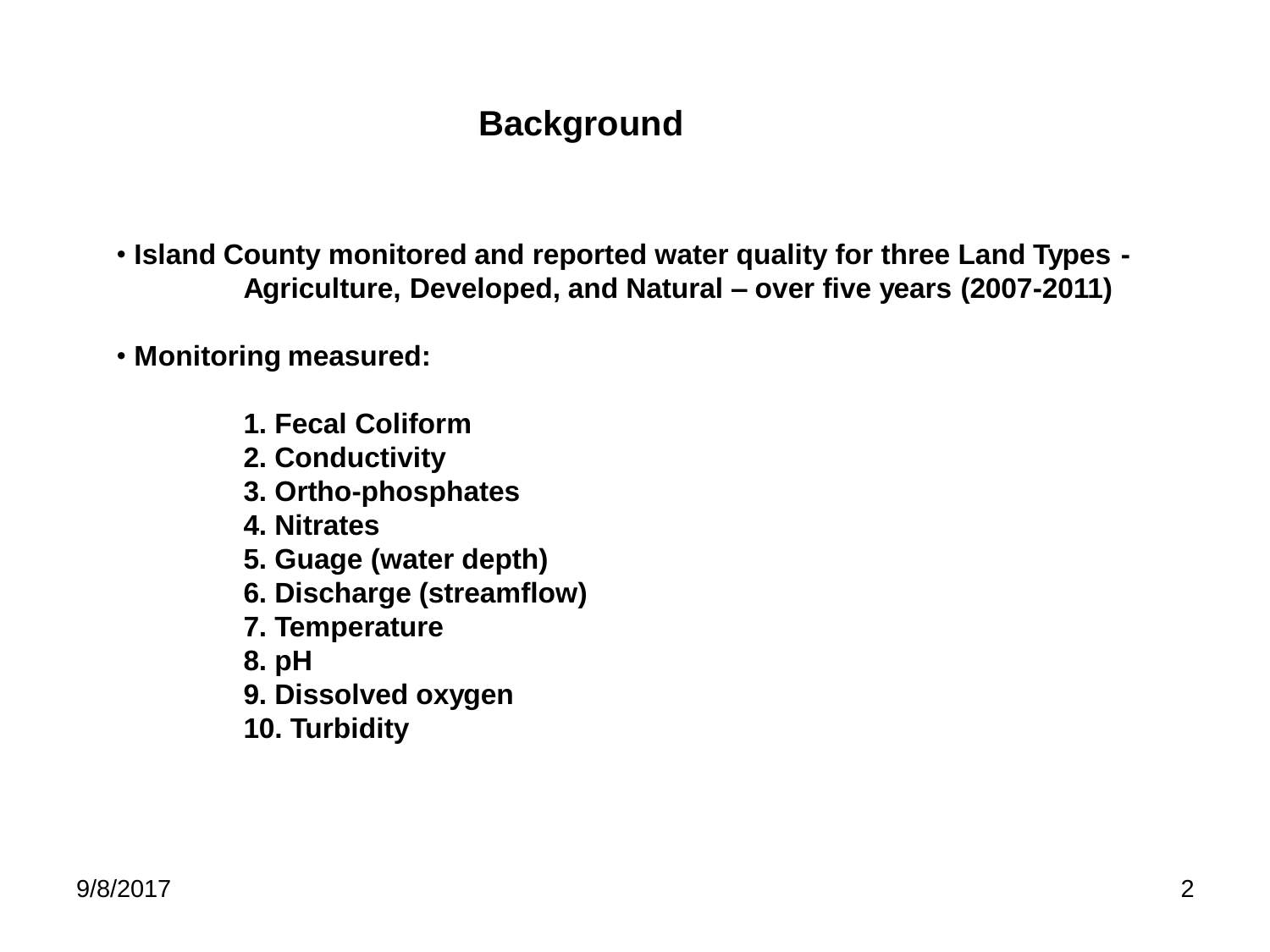## **Land Types: Agricultural, Developed, and Natural**

#### 1. Land use practices across the County are diverse and create a variety of impacts.

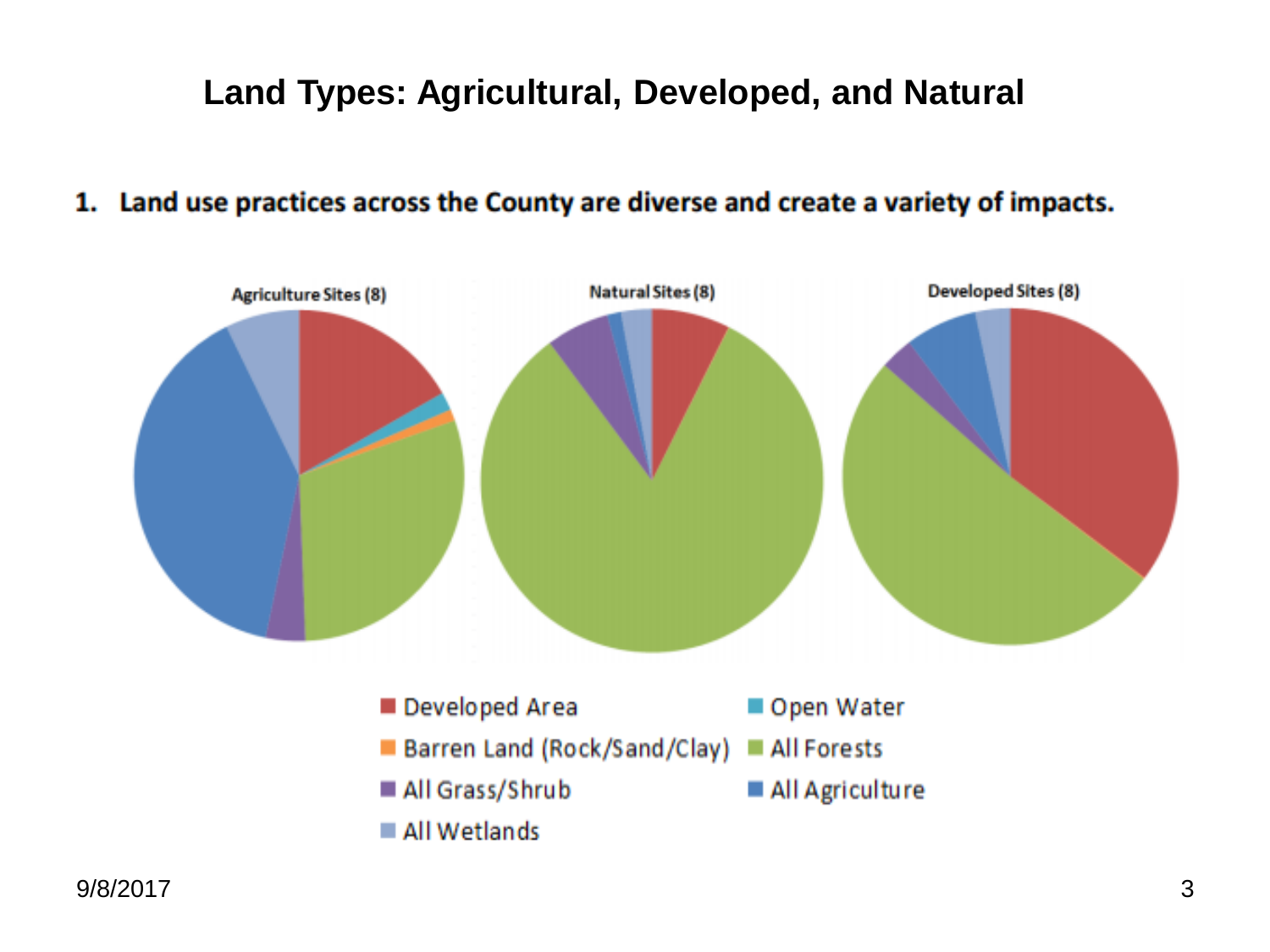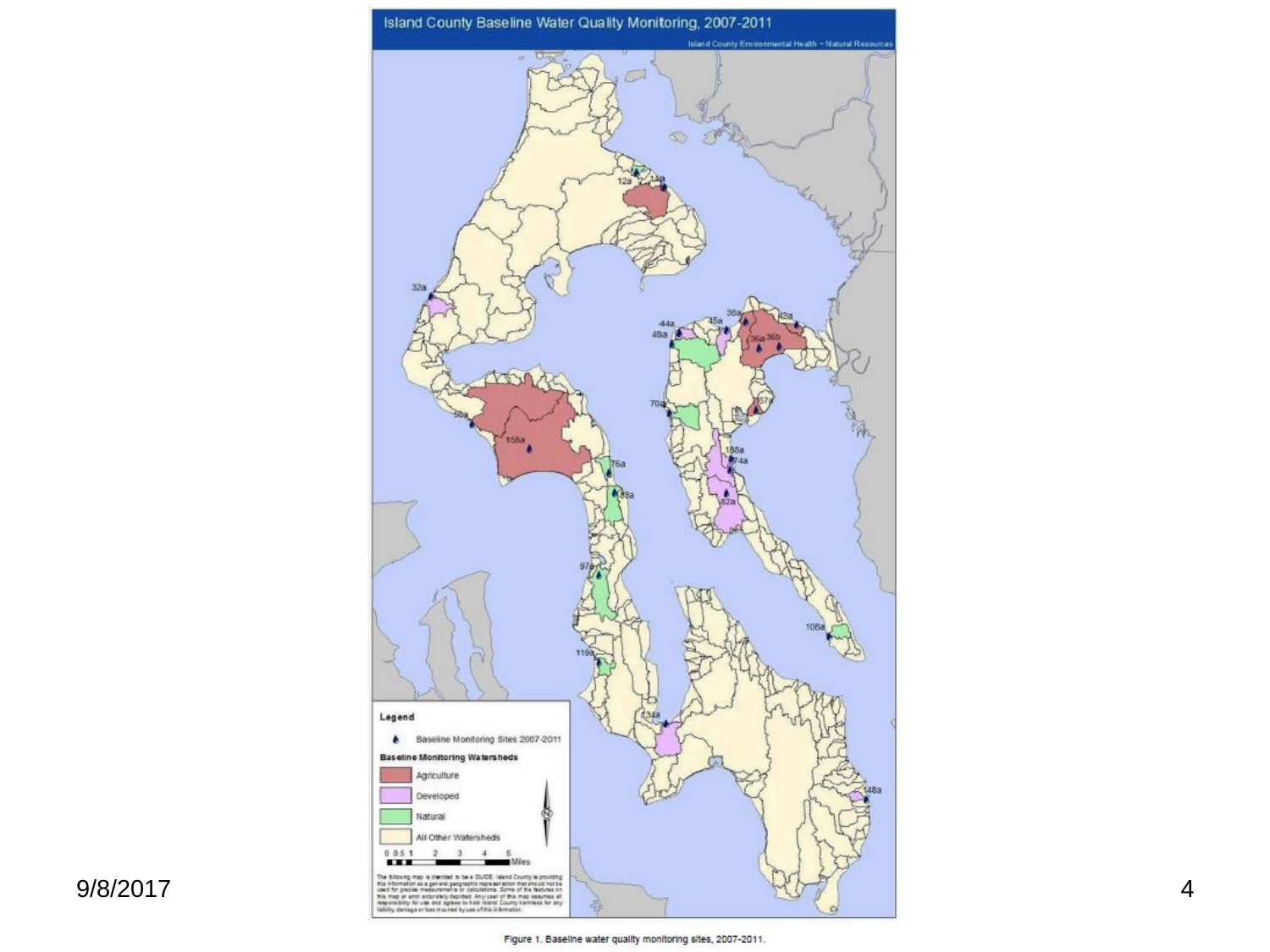#### **Geomean Computation**

• **For each stream for each year**

**1. Compute Geomean =**  $(X_{Jan} * X_{Feb} * \ldots * X_{Dec})$ **1/12**

- **2. Compare to water standard**
	- **- 100 colonies/ 100mL primary contact recreation\* (PCR)**
	- **- 50 colonies/ 100mL extraordinary waters PCR**
- **Combine years**
	- **\* High degree of bodily contact with water such as swimming, wading**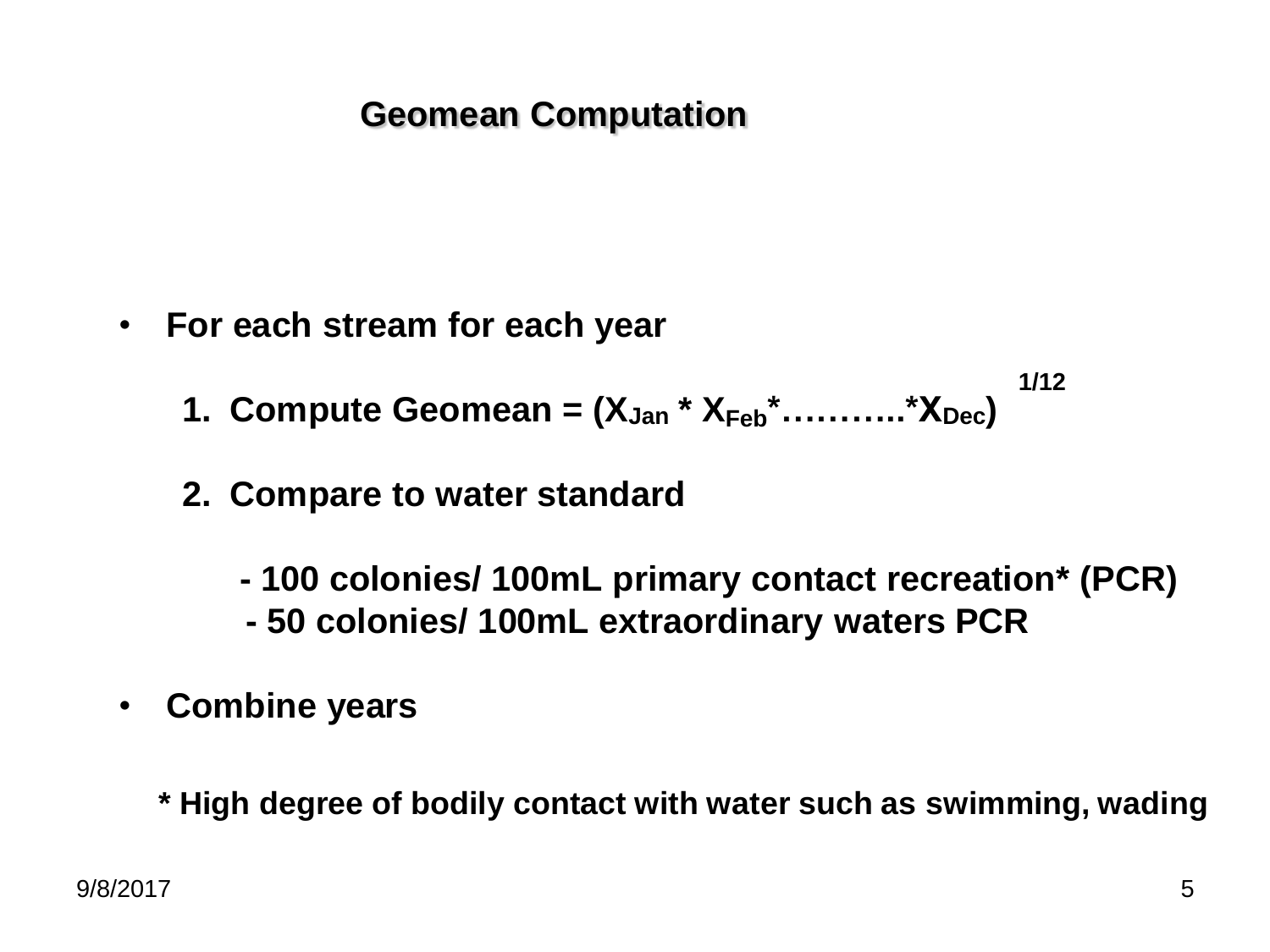#### **Grading the Streams From Island County Surface Water Monitoring Program 2007-2011**

- 86 WQI score above 80, which is considered of low concern
- 67 WQI score between 40 and 80, which is of moderate concern
- **38** WQI score below 40, which is of high concern
- Met fecal coliform standards during all 5 years
- Exceeded fecal coliform standards during one or two of the 5 years
- Exceeded fecal coliform standards during three or more of the 5 years

#### **WQI - Water Quality Index**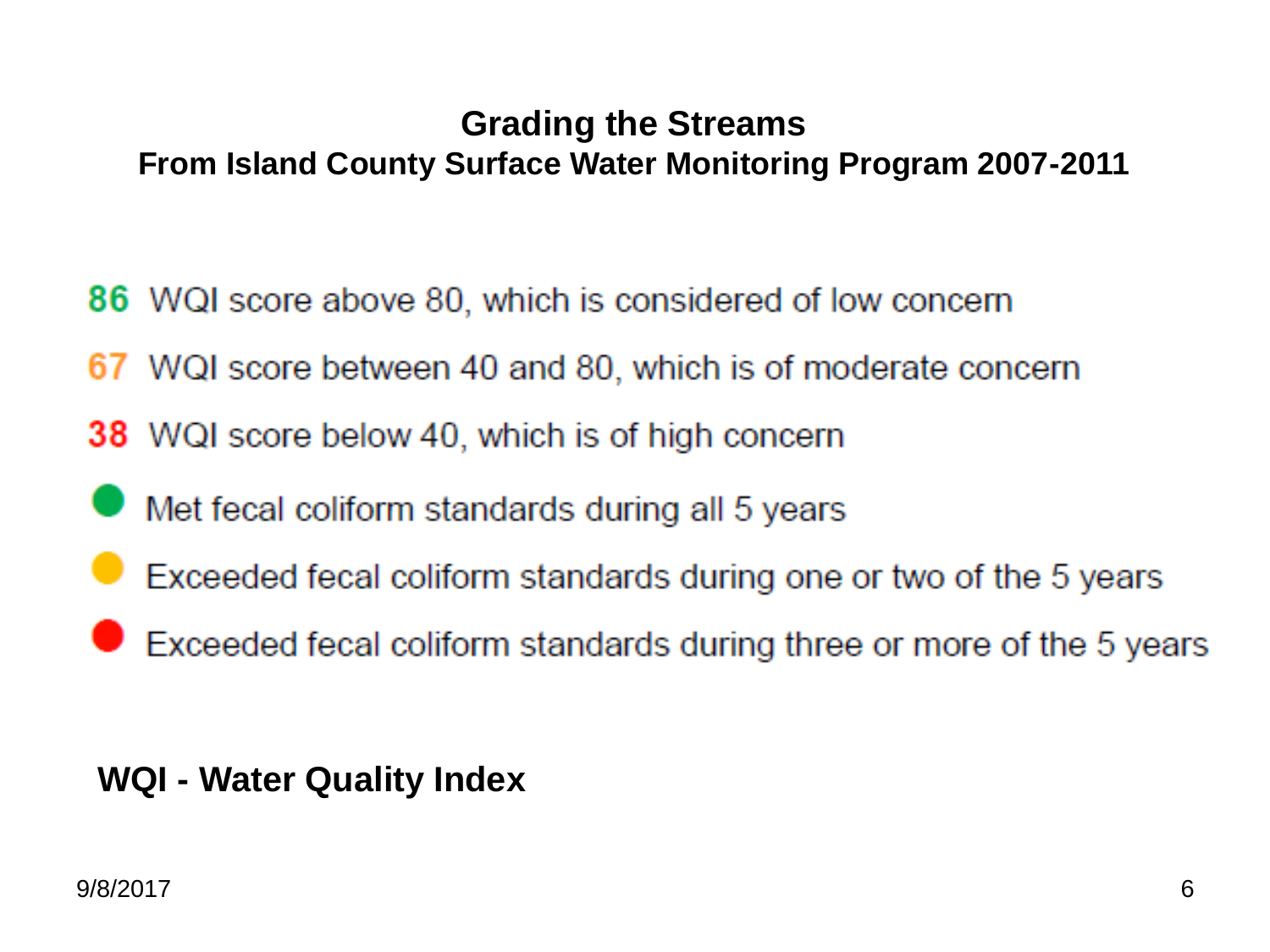#### **Water Quality Results for Years 2007 - 2011**

| <b>Site name</b>                          | <b>Land Use</b> | 5-Year WQI<br><b>Score</b> | <b>Meets Fecal Coliform</b><br><b>Standards?</b> | Improving Trends <sup>2</sup>                                           | <b>Worsening Trends<sup>2</sup></b>                    |
|-------------------------------------------|-----------------|----------------------------|--------------------------------------------------|-------------------------------------------------------------------------|--------------------------------------------------------|
| 12a - Deception Bog                       | Natural         | n/a <sup>1</sup>           |                                                  |                                                                         | Increasing conductivity                                |
| 76a - Willow Pond                         | <b>Natural</b>  | n/a <sup>1</sup>           |                                                  | Increasing dissolved oxygen                                             |                                                        |
| 83a North Bluff Creek                     | Natural         | 79                         |                                                  | Decreasing turbidity<br>Decreasing orthophosphate                       | Decreasing dissolved oxygen                            |
| 97a - Smuggler's Cove                     | Natural         | 72                         |                                                  | Decreasing turbidity<br>Decreasing orthophosphate                       | Increasing acidity                                     |
| 119a - South Whidbey<br><b>State Park</b> | <b>Natural</b>  | 76                         |                                                  | Decreasing turbidity<br>Decreasing orthophosphate                       | Increasing temperature<br>Increasing nitrate           |
| 48a - North Sunset<br>Drive               | <b>Natural</b>  | 69                         |                                                  | Decreasing turbidity<br>Decreasing nitrate<br>Decreasing orthophosphate |                                                        |
| 70a - Sunset at West<br>Camano            | <b>Natural</b>  | 88                         |                                                  | Decreasing fecal coliform<br>Decreasing orthophosphate                  | Increasing acidity                                     |
| 108a - South Camano<br><b>Drive</b>       | <b>Natural</b>  | 83                         |                                                  | Decreasing orthophosphate                                               | Increasing conductivity                                |
| 14a - Green Road                          | Agriculture     | 49                         |                                                  | Decreasing conductivity<br>Decreasing orthophosphate                    | Increasing acidity<br>Increasing turbidity             |
| 36b - Lutheran Church                     | Agriculture     | 41                         |                                                  | Decreasing nitrate                                                      | Decreasing dissolved oxygen                            |
| 58a - Ebey's Landing                      | Agriculture     |                            |                                                  |                                                                         |                                                        |
| 158a - Wanamaker<br>Road                  | Agriculture     | 34                         |                                                  |                                                                         | Increasing conductivity<br>Decreasing dissolved oxygen |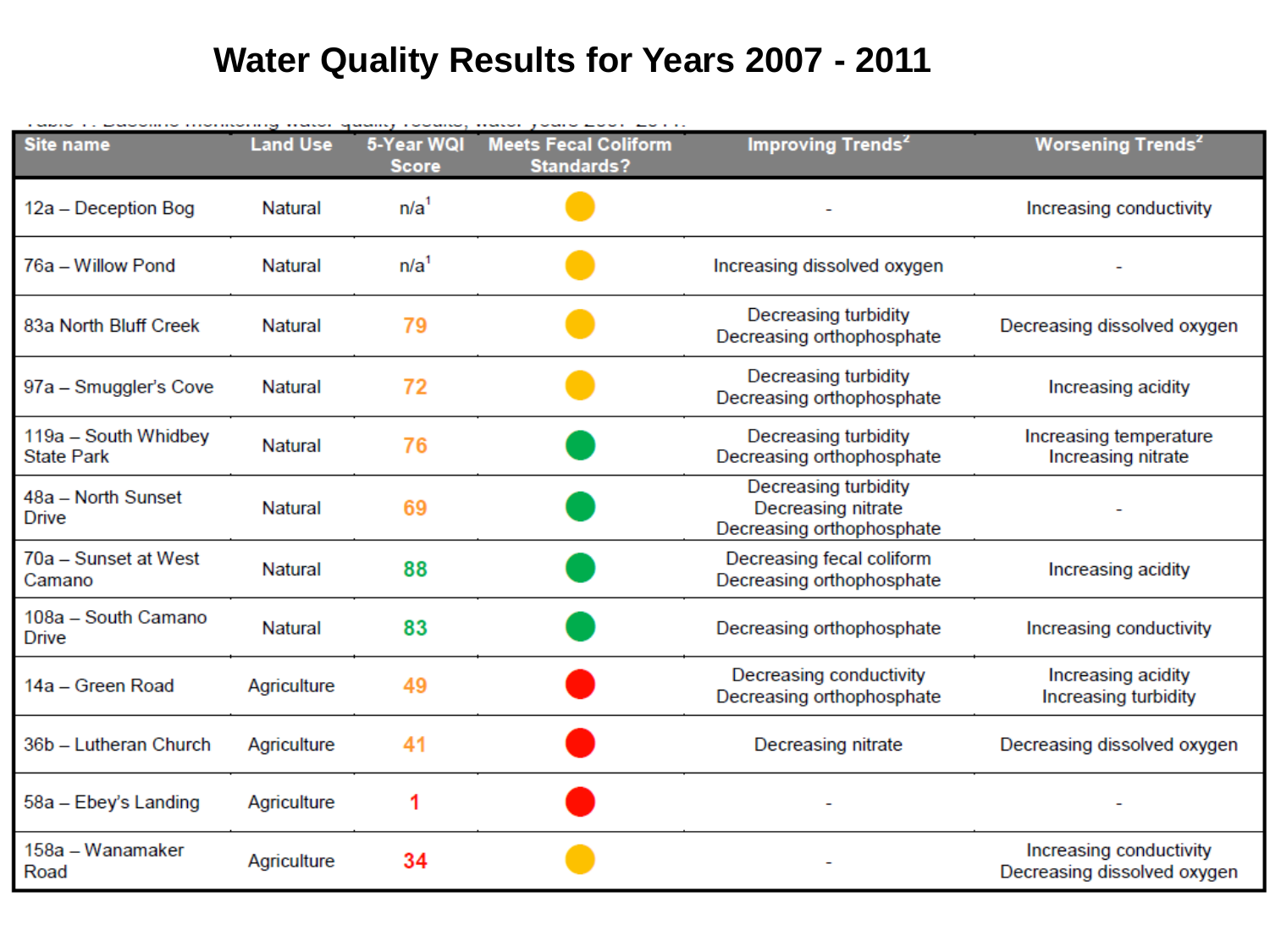#### **Water Quality Results for Years 2007 - 2011**

| <b>Site name</b>                            | <b>Land Use</b> | 5-Year WQI<br><b>Score</b> | <b>Meets Fecal Coliform</b><br><b>Standards?</b> | Improving Trends <sup>2</sup>                                                         | Worsening Trends <sup>2</sup>                 |
|---------------------------------------------|-----------------|----------------------------|--------------------------------------------------|---------------------------------------------------------------------------------------|-----------------------------------------------|
| 42a - Utsalady at Good<br>Road              | Agriculture     | 45                         |                                                  |                                                                                       |                                               |
| 36a - Terry's Corner                        | Agriculture     | 63                         |                                                  | Decreasing nitrate                                                                    | Increasing temperature                        |
| 38a - Utsalady at<br><b>Arrowhead Road</b>  | Agriculture     | 85                         |                                                  | Decreasing turbidity                                                                  | Increasing acidity                            |
| 67a - Sunrise at<br><b>Iverson Road</b>     | Agriculture     | 72                         |                                                  | Decreasing nitrate<br>Decreasing orthophosphate                                       | Increasing temperature                        |
| 32a - West Beach                            | Developed       | 23                         |                                                  | Decreasing orthophosphate                                                             |                                               |
| 74a - Cavalero at<br><b>Country Club</b>    | Developed       | 62                         |                                                  | Increasing dissolved oxygen<br>Decreasing orthophosphate                              | Increasing turbidity                          |
| 148a - Berg & Conrad                        | Developed       | 50                         |                                                  | Decreasing orthophosphate                                                             | Increasing nitrate                            |
| 44a - Rocky Point                           | Developed       | 37                         |                                                  | <b>Decreasing turbidity</b><br>Decreasing fecal coliform<br>Decreasing orthophosphate | Increasing conductivity<br>Increasing nitrate |
| 45a - North Camano at<br><b>Nellie</b>      | Developed       | 44                         |                                                  | Decreasing orthophosphate                                                             | Increasing acidity                            |
| 188a - Cavalero at<br><b>Simonson Place</b> | Developed       | 72                         |                                                  | <b>Decreasing turbidity</b><br>Decreasing fecal coliform<br>Decreasing orthophosphate |                                               |
| 134a - Freeland Park                        | Developed       | 27                         |                                                  | Decreasing temperature<br>Increasing dissolved oxygen<br>Decreasing orthophosphate    | Increasing acidity                            |
| 82a - Bonnie Lane                           | Developed       | 71                         |                                                  | Decreasing orthophosphate                                                             |                                               |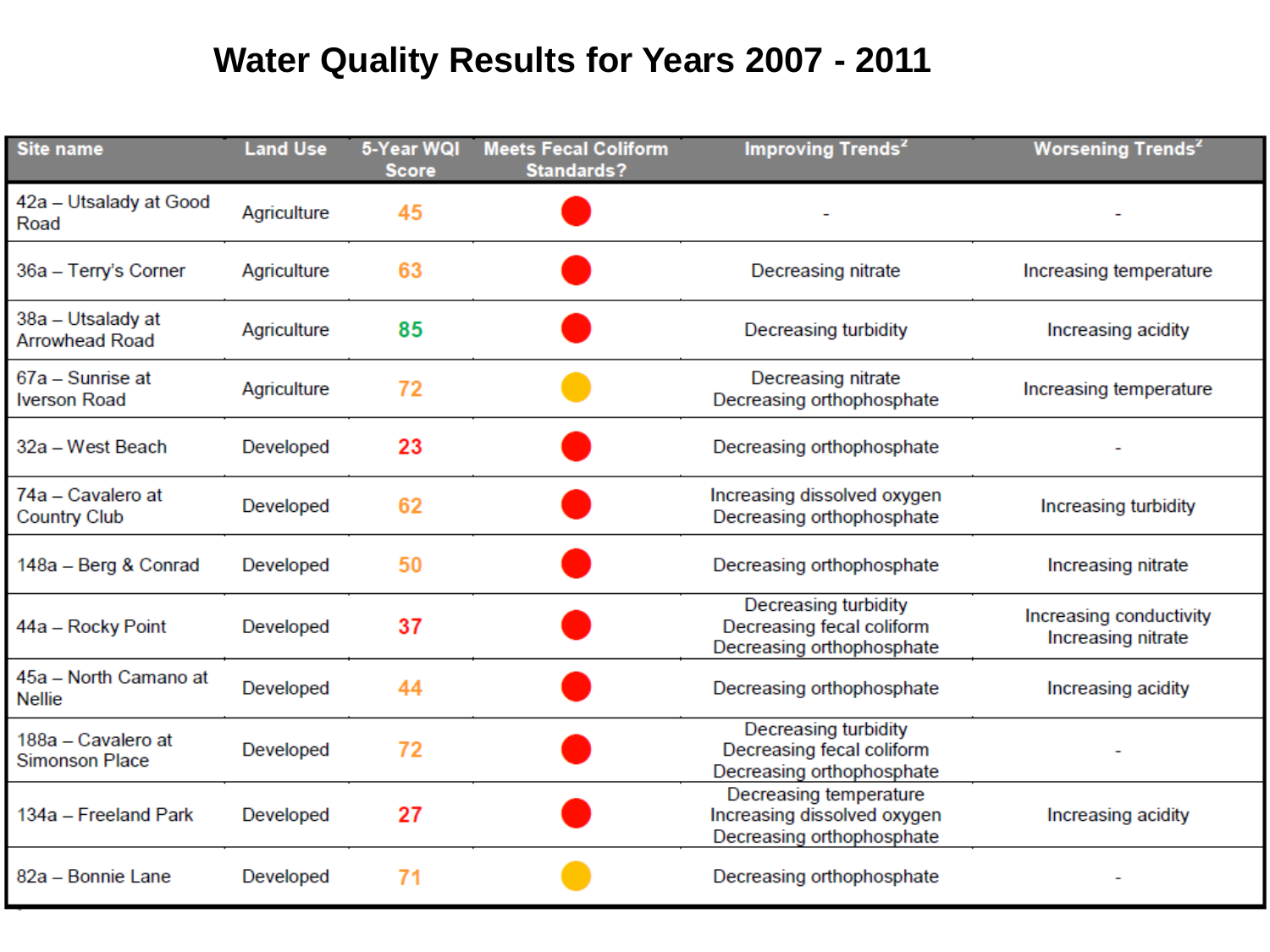#### **General Observations**

- **There is a lot of red – surface water quality is not meeting standards**
- **Only Natural Areas meet fecal coliform standard**
- **Island County has spent considerable resources trying to identify sources of pollution**

**1. County found several failed on-site systems over 10 years**

**2. But even after correction - water quality continues to fail standards**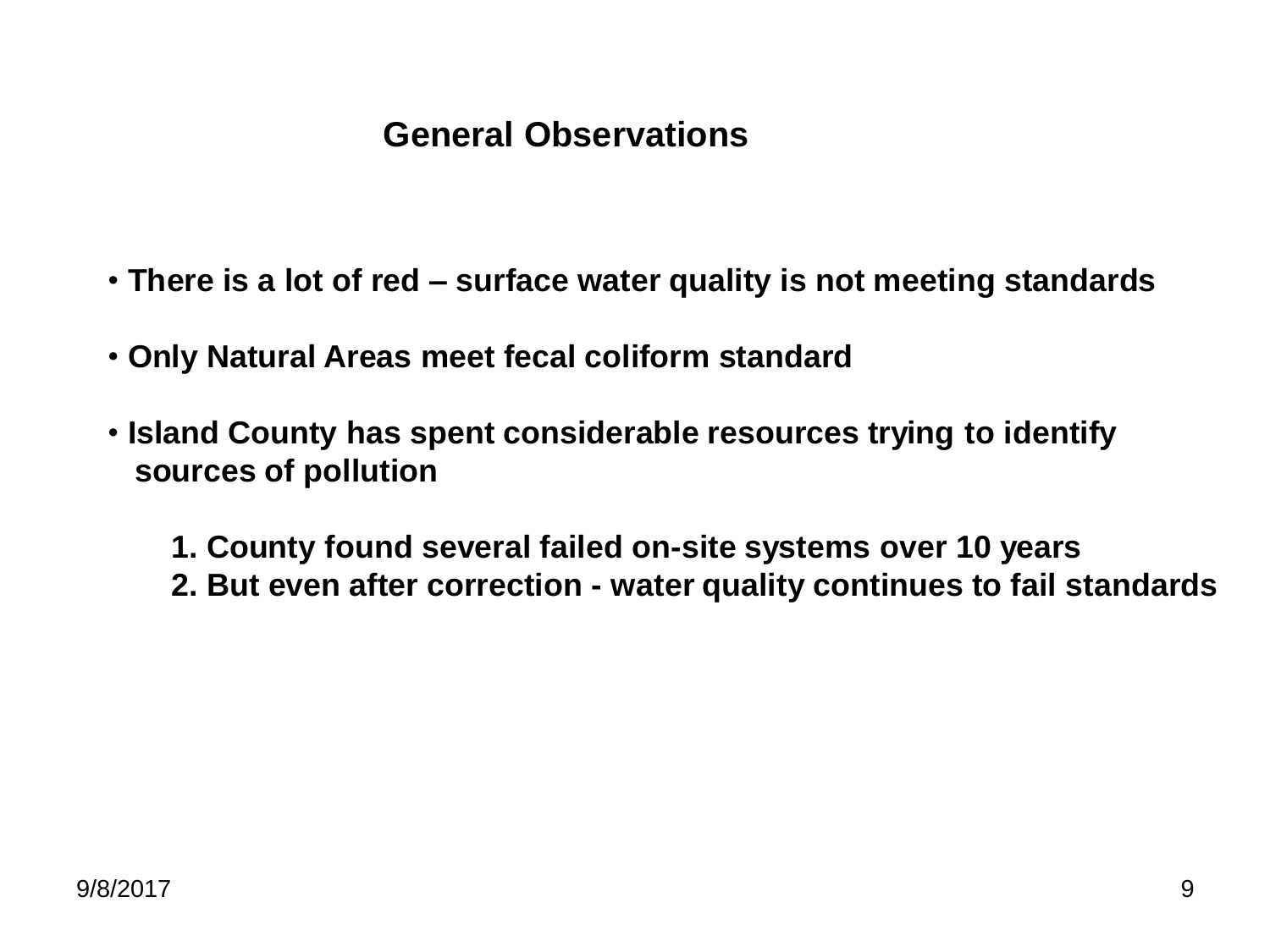#### **A More Recent Study**

• **Effectiveness Monitoring Case Study for Island LIO - May 2014**

**Haley Harguth PSP**

**Leska S. Fore PSP**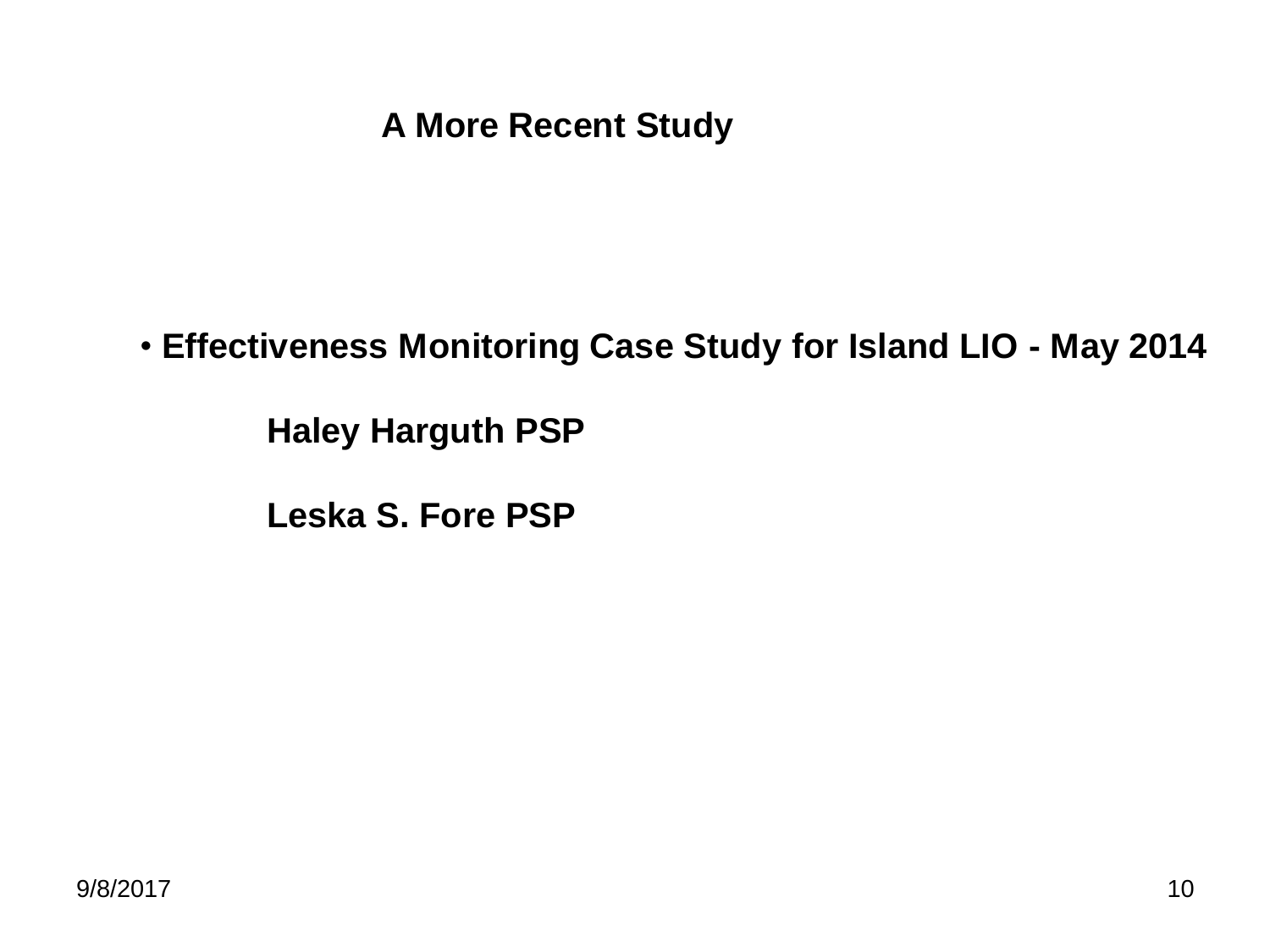#### **Land Usage Types and Water Quality Average Values**

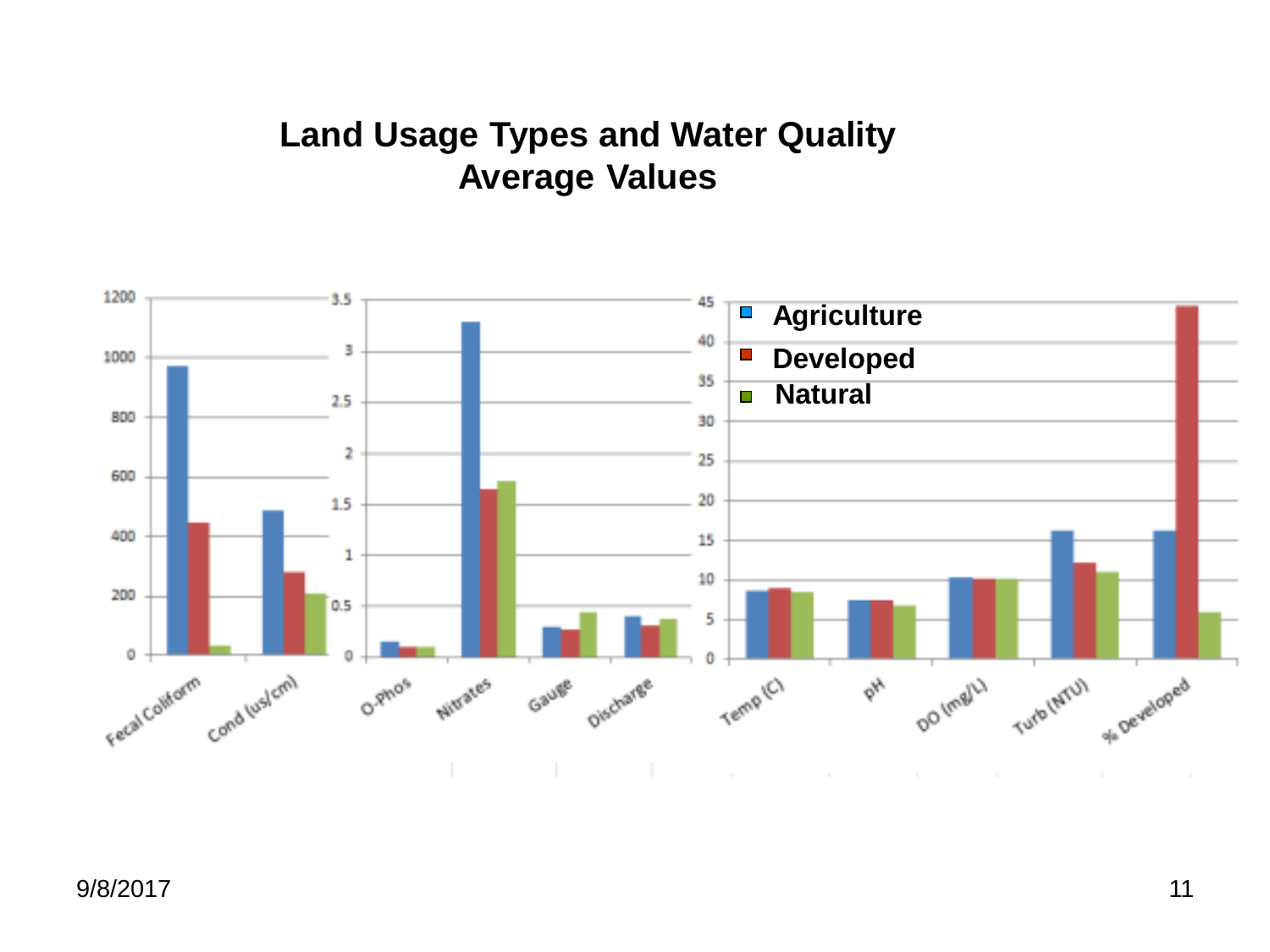**New Geomean Computation - Ensemble**

• **Calculate geomean for each month over all years (2007-2011)**

**Geomean<sup>K</sup> = (X2007\*X2008\*X2009\*X2010\*X2011)<sup>K</sup> 1/5**

• **Plot geomean for each month**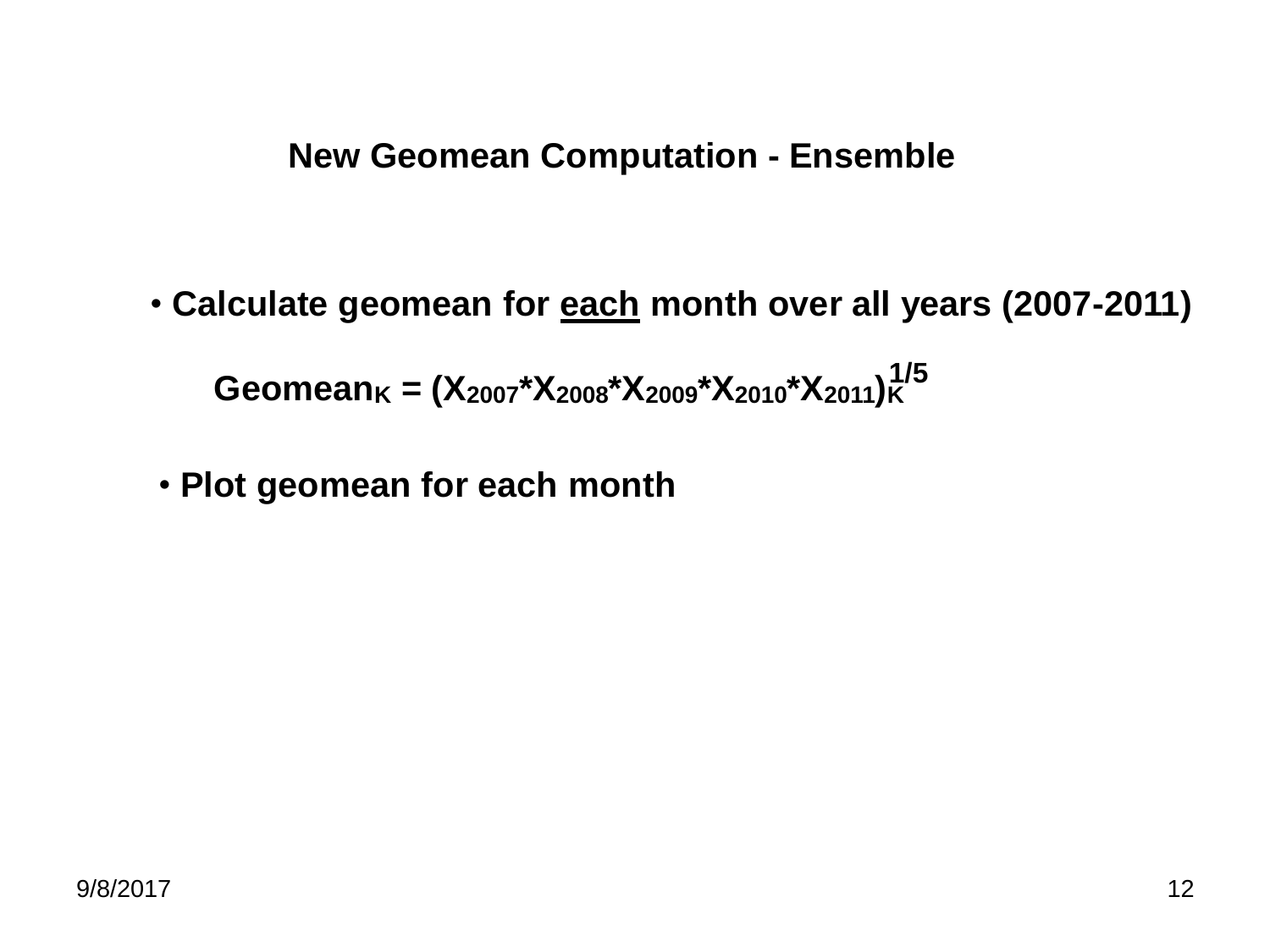#### **Ensemble Monthly Fecal Coliform Geomean Years 2007 - 2011**

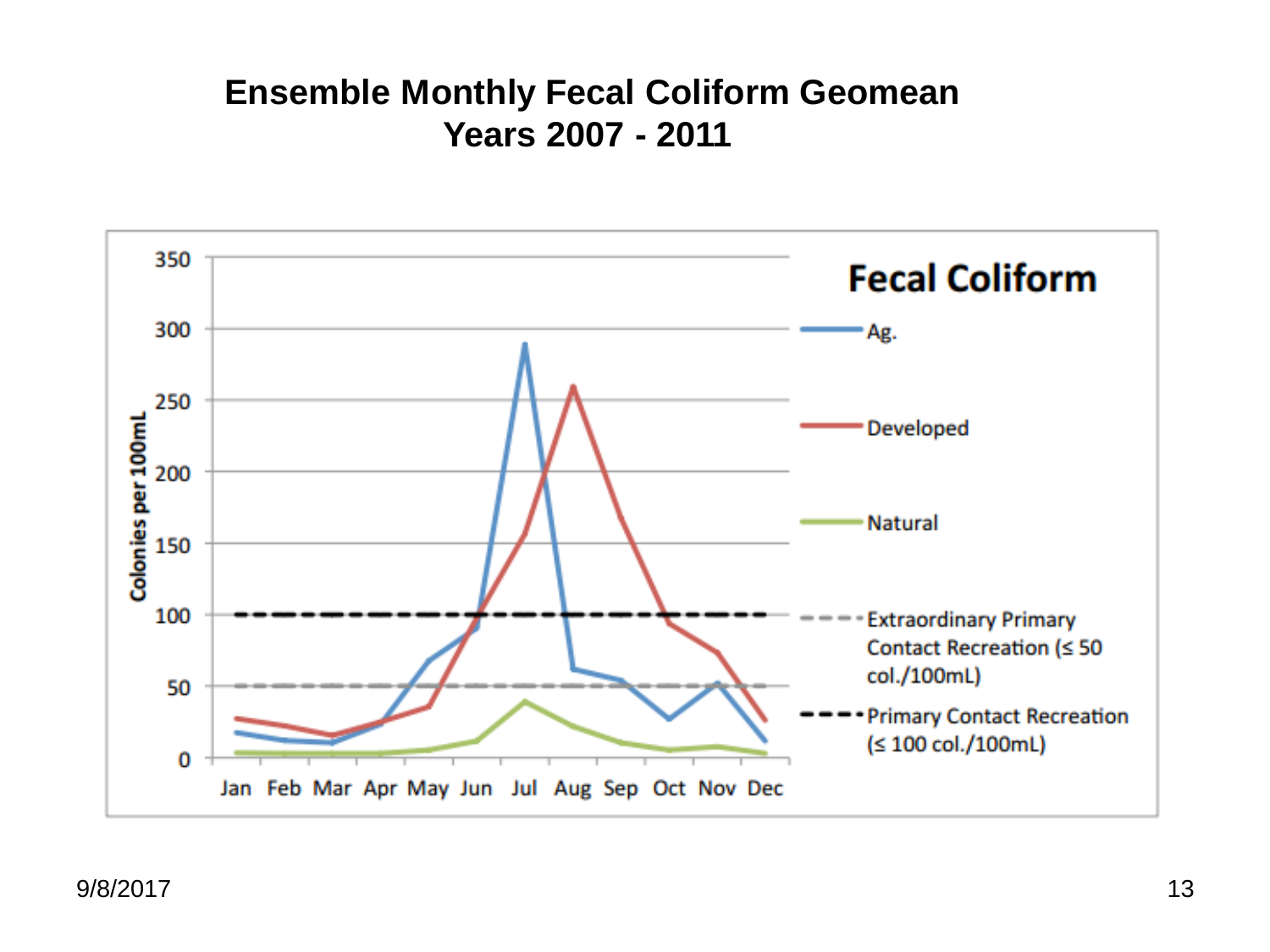#### **What Does Ensemble Monthly Geomean Show?**

- **Natural area streams meet water quality standard**
- **Agricultural-area streams meet the water quality standard except for July**
- **Developed-area streams meet the quality standard except between June to October**
- **And during wet months water quality meets the standard for all areas**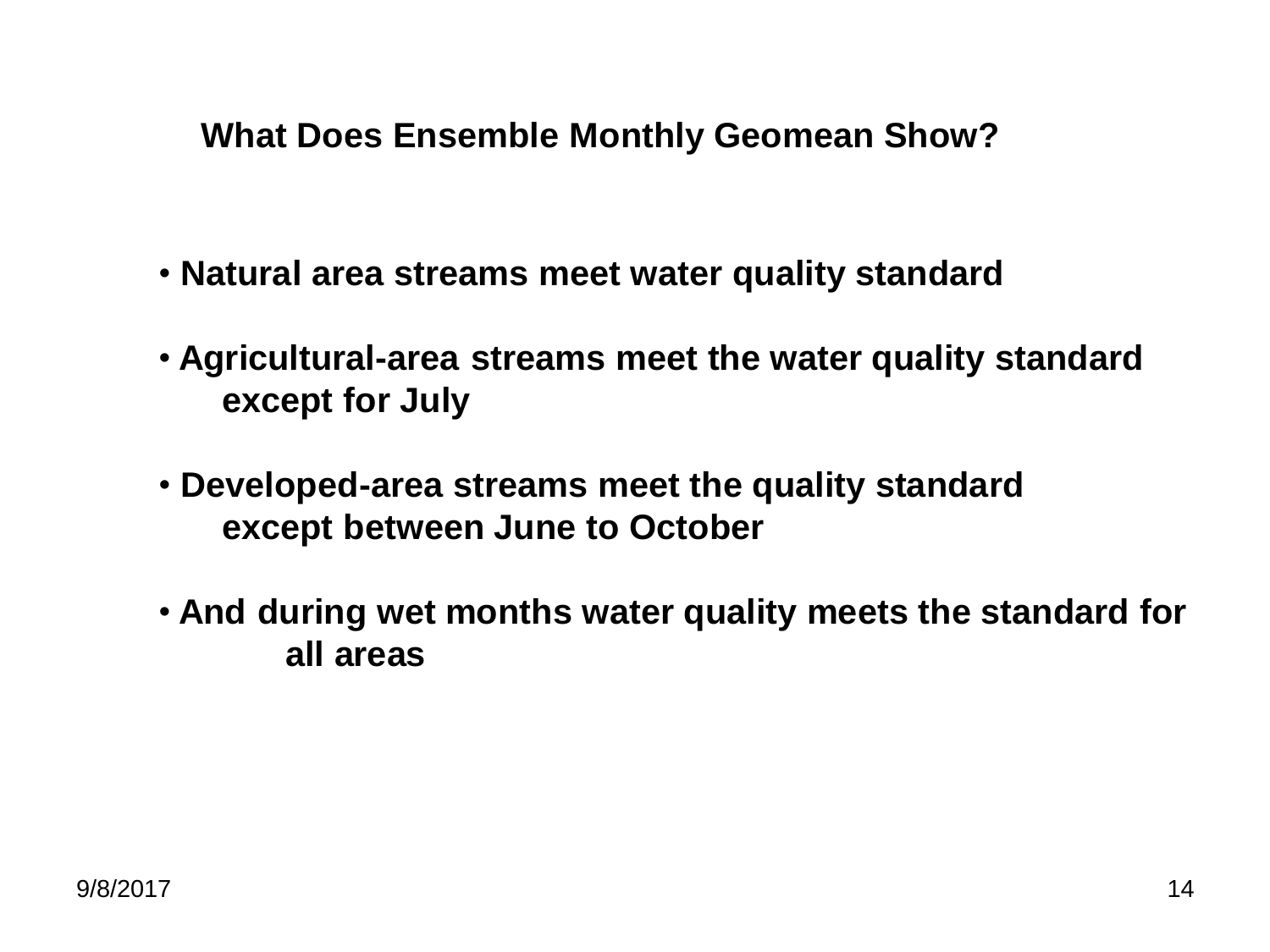**Interpretation of Ensemble Monthly Geomean**

- **Fecal amounts fairly constant over a year**
	- **Number of people, farm animals, pets, wild mammals and birds fairly constant over a year**
		- **So, amount of fecal material entering streams in dry season likely same as wet season**
	- **- Amount of water in streams not constant at all**
- **Original approach leads to misleading conclusions**
- **Perhaps water quality standard not meaningful when little or no stream flow**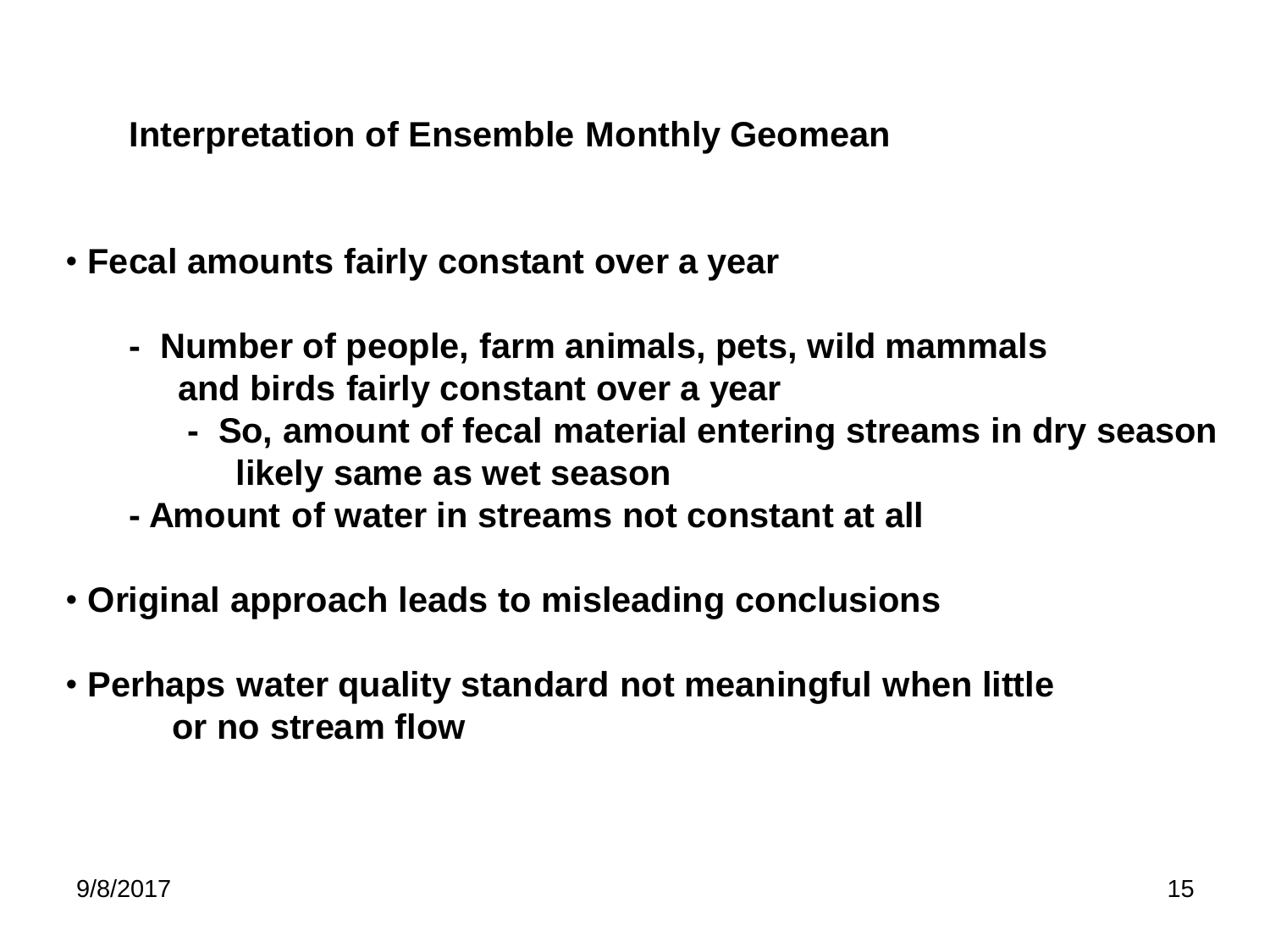#### **Second Part of Water Quality Standard**

- **Not more that 10% of samples exceeding twice the standard for the geometric mean**
- **Even natural-area streams fail this standard at times**